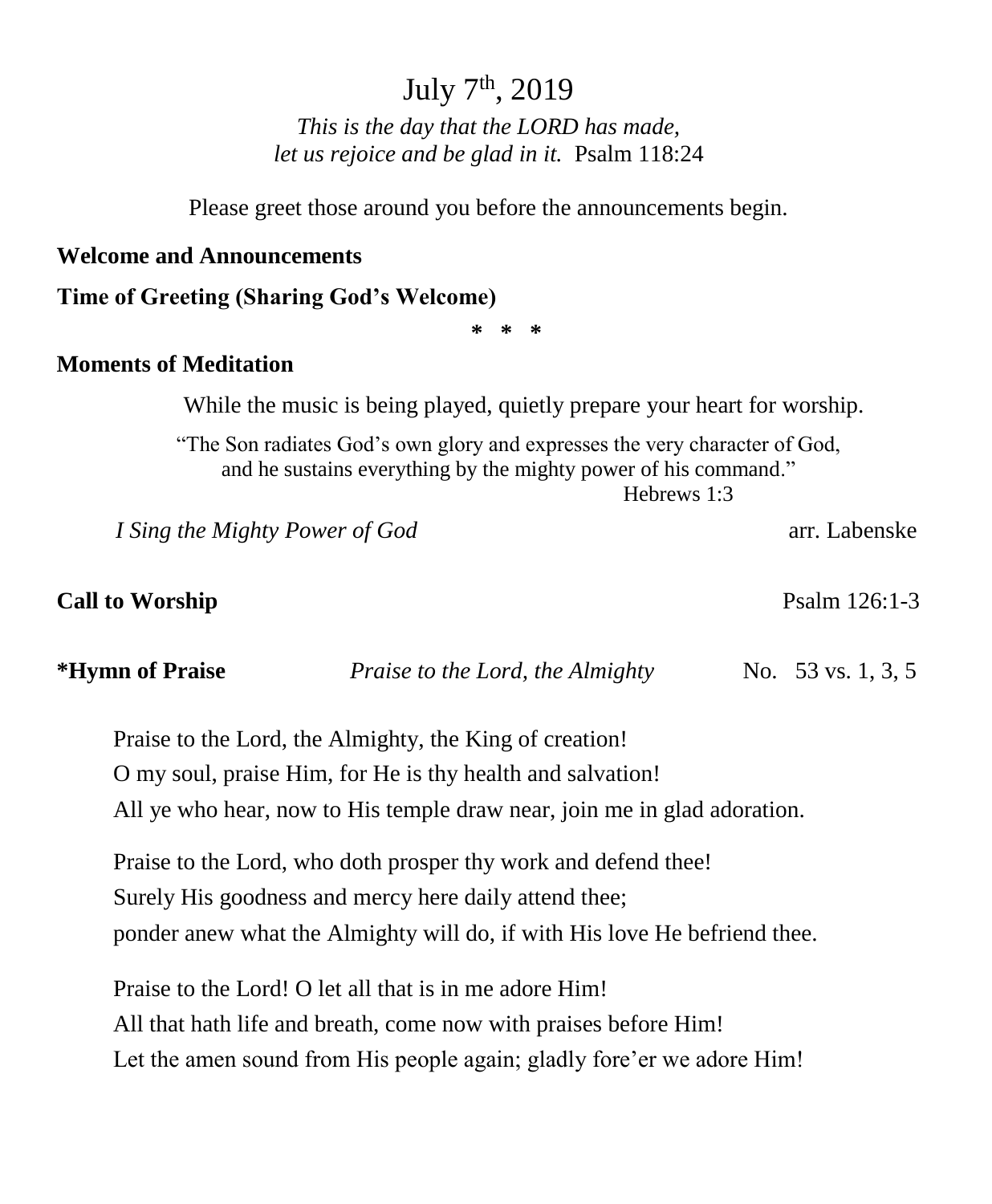#### **\*Prayer of Invocation**

**Scripture Reading** Luke 4:14-21 with Isaiah 61:1-2a Pew Bible Page 1596 and Page 1157

#### **Prayer of Confession**

Gracious God, our sins are too heavy to carry, too real to hide, and too deep to undo. Forgive what our lips tremble to name, what our hearts can no longer bear, and what has become for us a consuming fire of judgment. Set us free from a past that we cannot change; open to us a future in which we can be changed; and grant us grace to grow more and more in Your likeness and image, through Jesus Christ, the light of the world. Amen.

#### **Assurance of Pardoning Grace Romans 8:1-2 Romans 8:1-2**

**<sup>1</sup>**Therefore, there is now no condemnation for those who are in Christ Jesus, **<sup>2</sup>** because through Christ Jesus the law of the Spirit of life set me free from the law of sin and death.

### **\*Hymn of Thanksgiving** *And Can It Be That I Should Gain* No. 455

And can it be that I should gain an int'rest in the Savior's blood? Died He for me, who caused His pain? For me, who Him to death pursued? Amazing love! How can it be that Thou, my God, shouldst die for me? Amazing love! How can it be that Thou, my God, shouldst die for me?

He left His Father's throne above (so free, so infinite His grace!) Humbled Himself (so great His love!), and bled for all His chosen race. 'Tis mercy all, immense and free, for O my God, it found out me! Amazing love! How can it be that Thou, my God, shouldst die for me?

Long my imprisoned spirit lay, fast bound in sin and nature's night; Thine eye diffused a quick'ning ray; I woke, the dungeon flamed with light; My chains fell off, my heart was free; I rose, went forth, and followed Thee. Amazing love! How can it be that Thou, my God, shouldst die for me?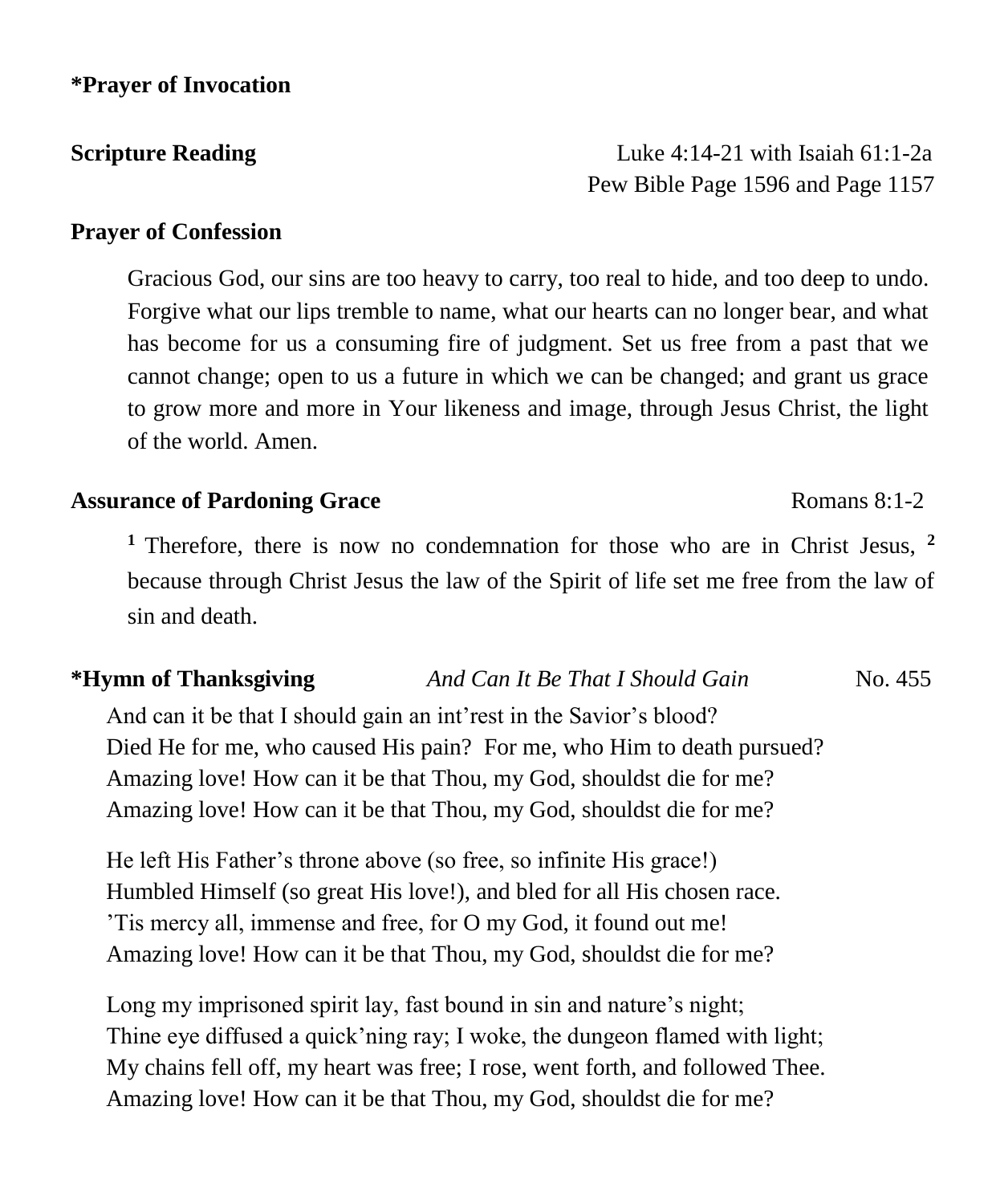### **New City Catechism Question # 43**

### **What are the sacraments or ordinances?**

The sacraments or ordinances given by God and instituted by Christ, namely baptism and the Lord's Supper, are visible signs and seals that we are bound together as a community of faith by his death and resurrection. By our use of them the Holy Spirit more fully declares and seals the promises of the gospel to us.

### **Prayer of Intercession**

**Tithes and Offering** *Spirit of God, Descend Upon My Heart* arr. Lantz III

**\*Chorus of Preparation** *Before the Throne of God Above* 

| per-fect<br>God a - bove<br>1.<br>have a<br>strong and<br>Be - fore the<br>throne of                                                                                                                                                                                                                      |
|-----------------------------------------------------------------------------------------------------------------------------------------------------------------------------------------------------------------------------------------------------------------------------------------------------------|
| and tells me<br>of<br>the<br>guilt with -<br>to de - spair,<br>When Sa - tan<br>tempts me                                                                                                                                                                                                                 |
| this<br>love di -<br>the<br>cross of Christ.<br>and mar-vel<br>bow be - fore<br>at<br>I                                                                                                                                                                                                                   |
|                                                                                                                                                                                                                                                                                                           |
| great High Priest whose name is love, who ev - er lives and pleads<br>for<br>plea.<br>a                                                                                                                                                                                                                   |
| all<br>Him there, who made an end<br>to<br>I look<br>and<br>up - ward<br>see<br>my<br>in,                                                                                                                                                                                                                 |
| sac - ri - ficed to make me right-eous<br>God's<br>in<br>vine, God's per - fect Son<br>was                                                                                                                                                                                                                |
| my name is<br>writ - ten<br><b>His</b><br>on His hands,<br>My name is<br>on<br>gra - ven<br>me.<br>Sav-ior died<br>sin - ful<br>soul<br>is<br>Be - cause the<br>sin - less<br>count-ed<br>sin.<br>my<br>1<br>$g$ lo - ry<br>its<br>This riv - er's depths I<br>can-not know,<br>can<br>in<br>but<br>eyes. |
| heart:<br>know that<br>while<br>heav'n<br>He<br>stands,<br>no tongue can<br>1<br>in<br>God<br>the<br>fied<br>look<br>for<br>Just<br>is<br>$sat - is -$<br>to<br>free.<br>on                                                                                                                               |
| The Lord Most<br>High<br>bowed down<br>and poured on<br>flood;<br>low,<br>has                                                                                                                                                                                                                             |
| bid<br>me thence<br>$de -$<br>bid<br>me thence<br>no tongue can<br>$de -$<br>part,<br>part.<br>Him and<br>look<br>Him and<br>par - don<br>par - don<br>to<br>on<br>me.<br>me.                                                                                                                             |
| <b>His</b><br>glo - rious<br>and poured on<br><b>His</b><br>glo - rious<br>love.<br>love.<br>me<br>me                                                                                                                                                                                                     |

Text and Music: Vikki Cook; © 1997 Sovereign Grace Worship. All rights reserved. Reprinted with permission under CCLI # 376630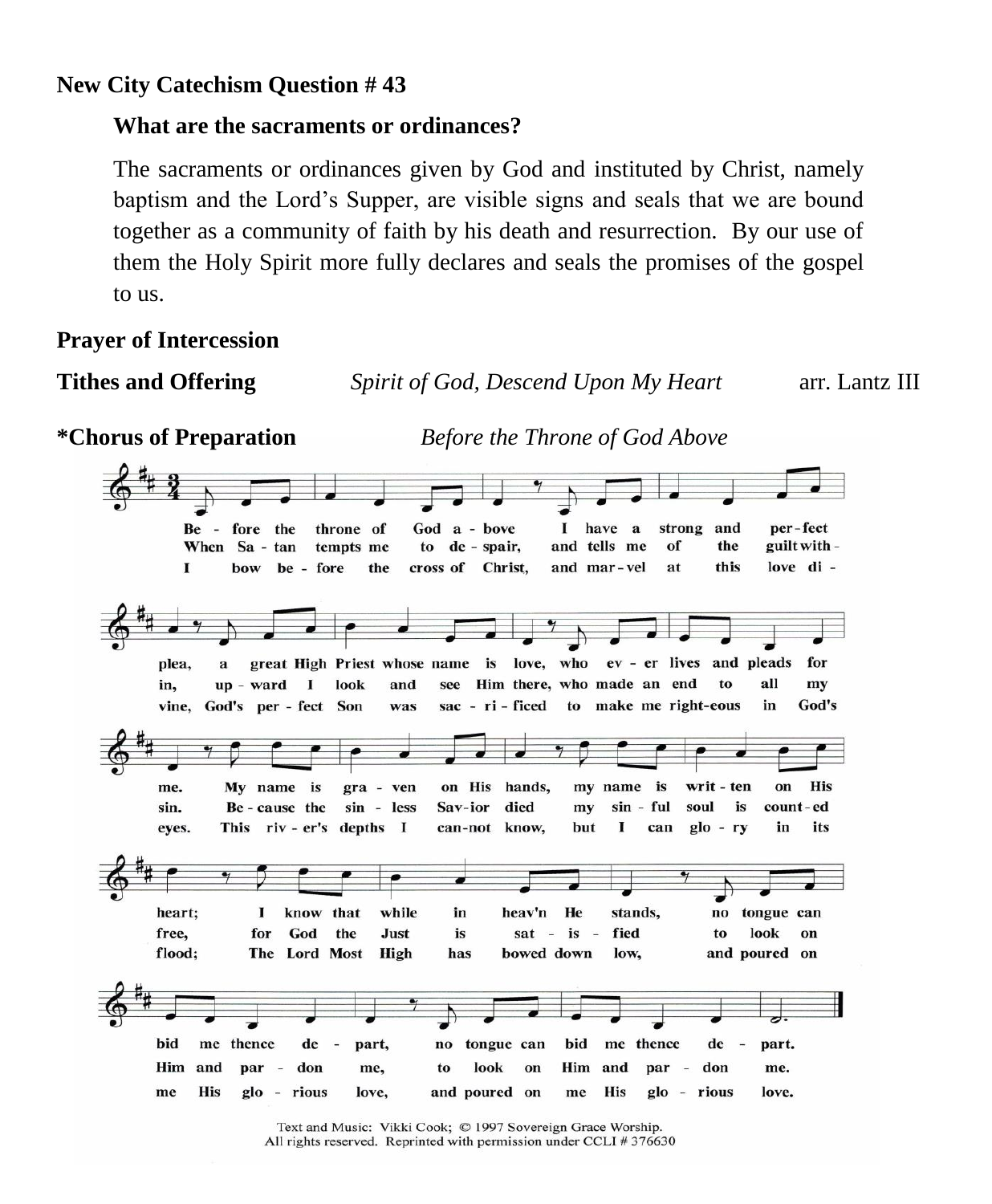Main Idea: The Liberator has come – Be Free

1. We need to be set free.

2. The Gospel of Freedom

3. Living free

Our freedom is grounded in our Declaration of \_\_\_\_\_\_\_\_\_\_\_\_\_\_\_\_\_\_\_

4. Final Freedom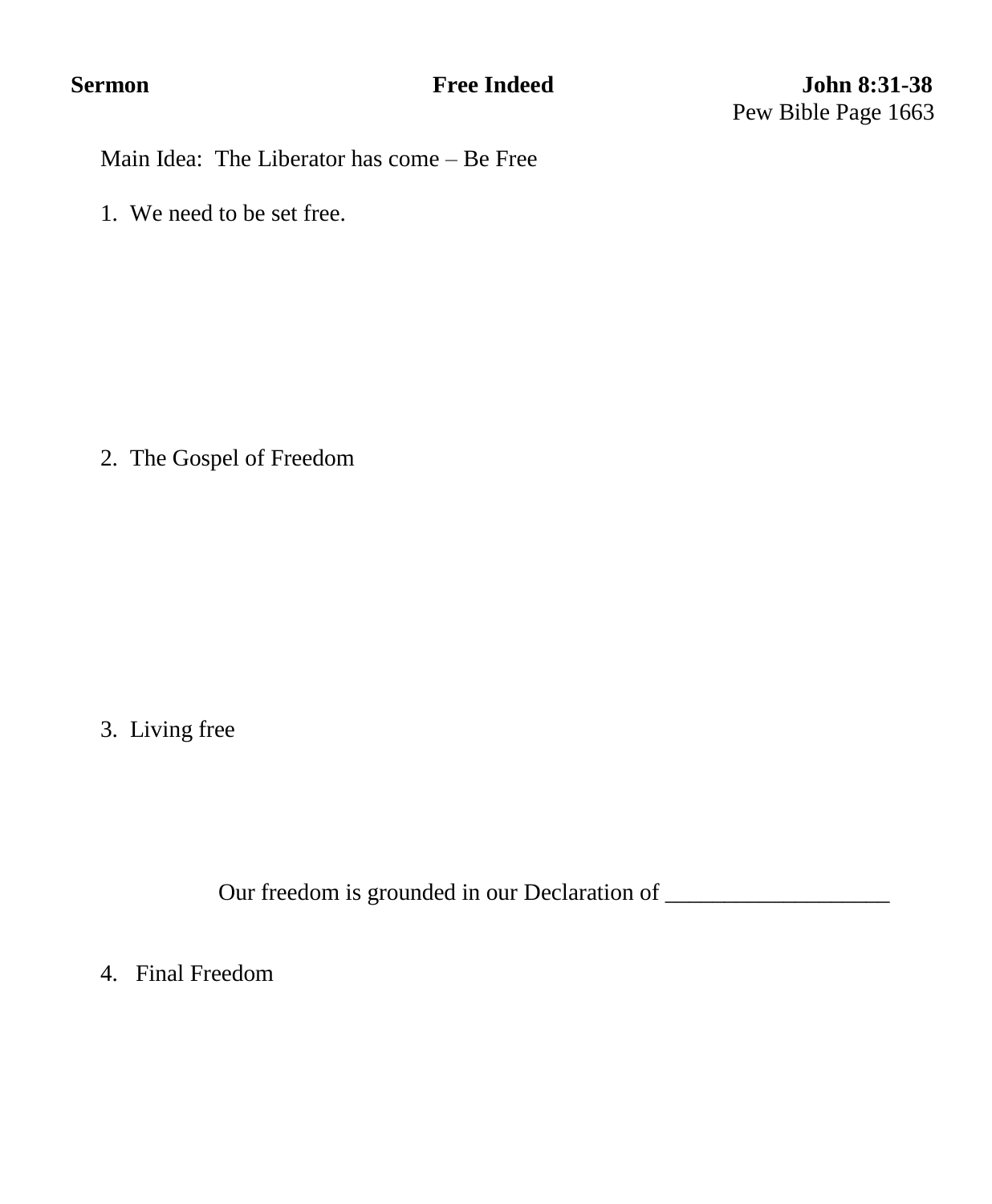Jesus, my Lord, will love me forever, from Him no pow'r of evil can sever; He gave His life to ransom my soul, now I belong to Him. Now I belong to Jesus, Jesus belongs to me, not for the years of time alone, but for eternity.

Joy floods my soul for Jesus has saved me, freed me from sin that long had enslaved me; His precious blood He gave to redeem, now I belong to Him. Now I belong to Jesus, Jesus belongs to me, not for the years of time alone, but for eternity.

#### **Celebration of the Lord's Supper**

Please hold the elements so that we may all partake together. The bread set apart is gluten free. We use wine in the Lord's Supper, however, for those who prefer, grape juice is provided in the outer ring of the tray.

#### **\*Gloria Patri** No. 735

Glory be to the Father, and to the Son, and to the Holy Ghost; as it was in the beginning, is now, and ever shall be, world without end. Amen, amen.

### **\*Benediction**

#### **\*Threefold Amen** No. 740

Amen, amen, amen.

**\*Postlude** *Praise to the Lord* arr. Koerts

**\* Congregation:** Please stand as able.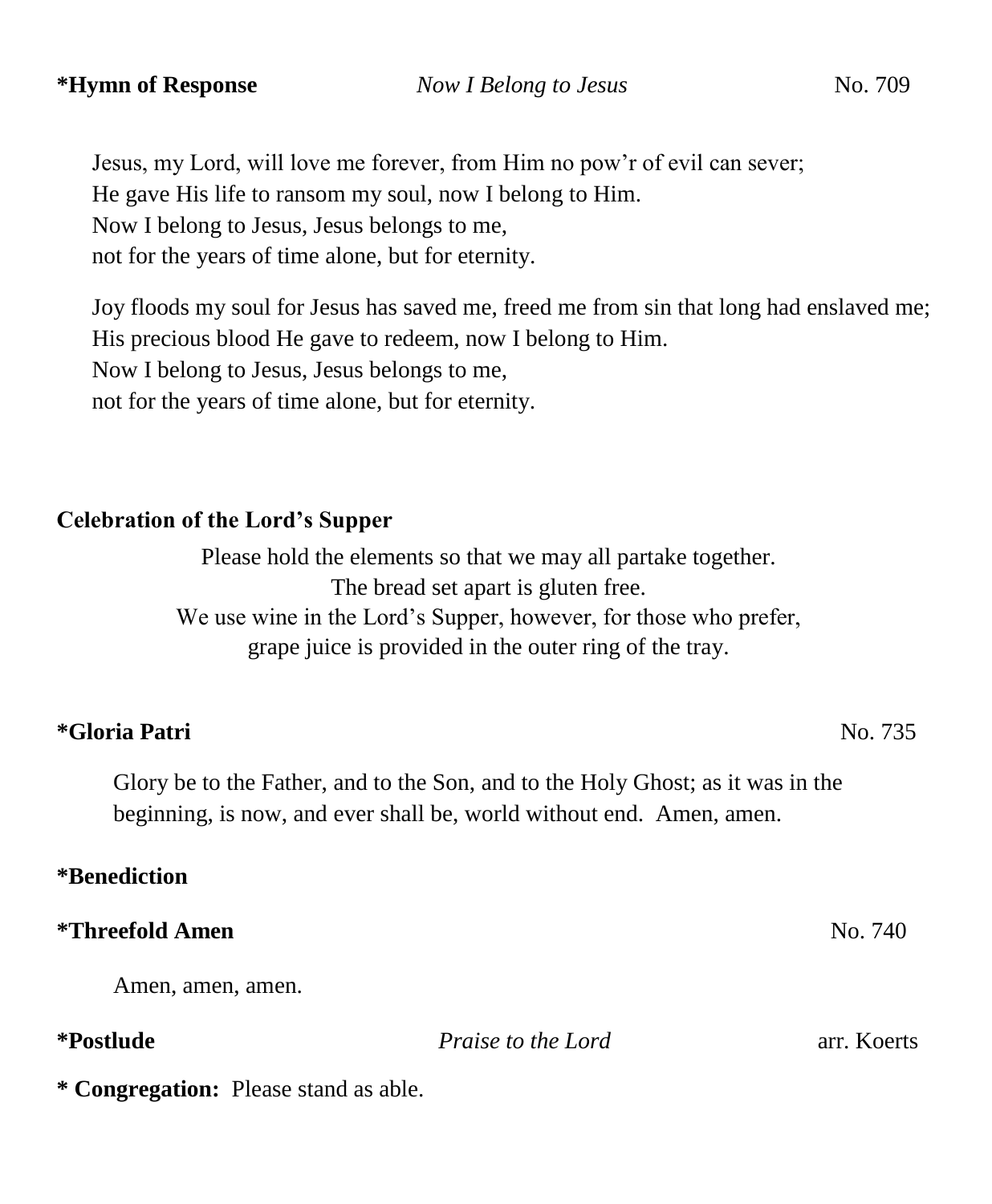#### **\* \* \* \* \* \* \* \***

Piano **Piano Emily Katayama Scripture, New City Catechism & Intercessory Prayer** Bruce Hrivnak, Elder

## **Weekly Calendar**

| <b>DATE</b>      | TIME      | <b>EVENT</b>                          |
|------------------|-----------|---------------------------------------|
| <b>SUN 7/07</b>  | 10:30 AM  | Worship Service $&$ The Lord's Supper |
|                  | 12:30 PM  | <b>Session Meeting</b>                |
| <b>TUES 7/09</b> | $1:00$ PM | Afternoon Care Group                  |
|                  | $2:10$ PM | China Slides (Hrivnaks)               |
|                  | 4:00 PM   | <b>Session Meeting</b>                |
| <b>FRI 7/12</b>  | 5:30 PM   | <b>Pastoral Search Committee</b>      |
| <b>SAT 7/13</b>  | 8:00 AM   | Men's Bible Study                     |
| <b>SUN 7/14</b>  | 10:30 AM  | <b>Worship Service</b>                |
|                  | $6:00$ PM | <b>Prayer Meeting</b>                 |

## **Important Upcoming Events**

**TUES 7/23** 11:30 AM *By the Hand* Service Project

## **Serving the Lord**

|                   | 7/07           | 7/14                | 7/21           |
|-------------------|----------------|---------------------|----------------|
|                   | C. Tuitman,    | D. O'Neal,          | B. Hrivnak,    |
| <b>AM Nursery</b> | Alanna T.      | Cordie A.           | Krystal T.     |
| Greeters          | J. Rogers      | Lindborg            | <b>DeGroot</b> |
| Audio             | B. Schoon      | <b>B.</b> Armstrong | J. Martin      |
| Elder of the Week | <b>Hrivnak</b> | Lindborg            | Schoon         |